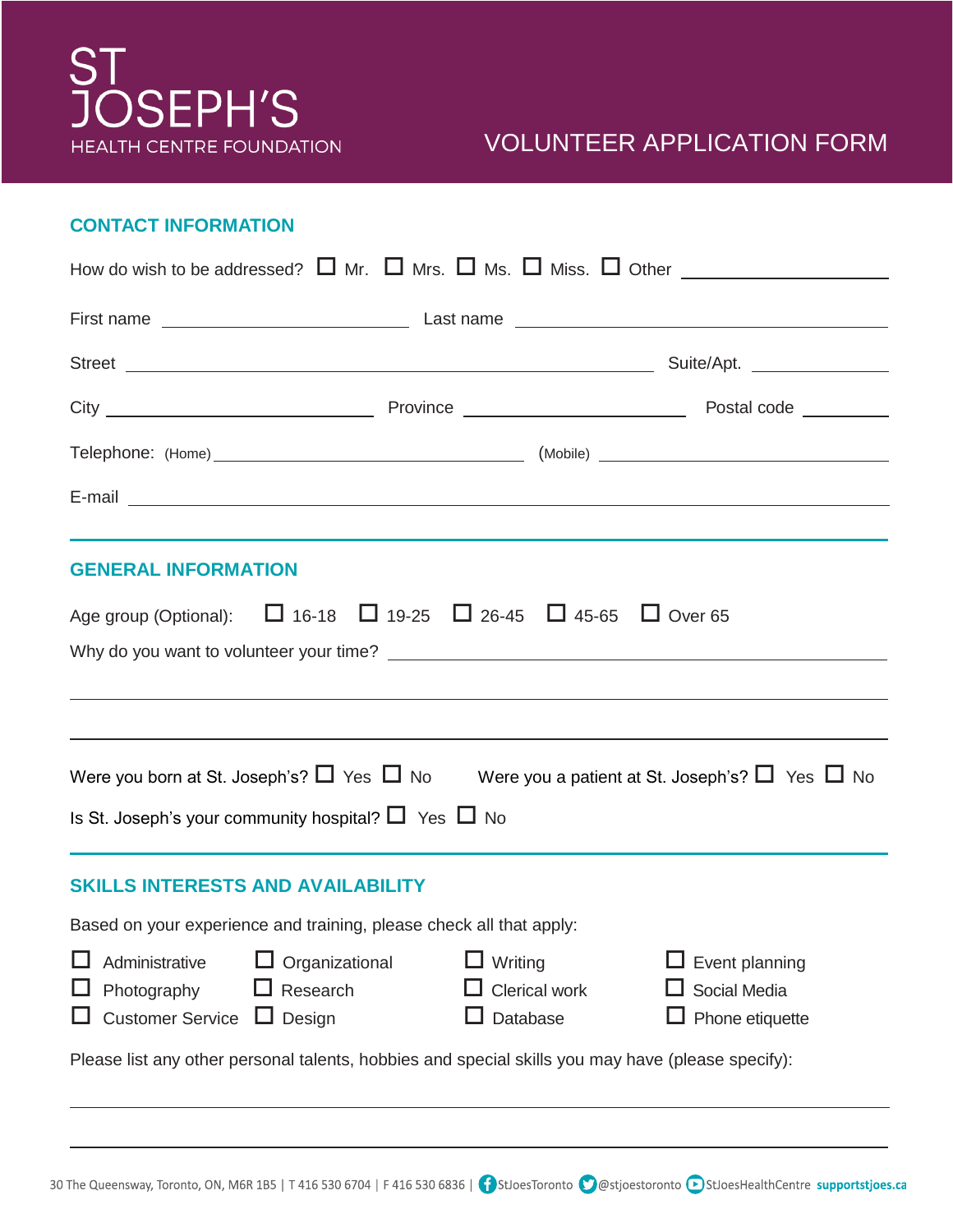# ST<br>JOSEPH'S **HEALTH CENTRE FOUNDATION**

## VOLUNTEER APPLICATION FORM

| Volunteer area of interest: $\Box$ Event day $\Box$ Committee $\Box$ Long term (in office)                                                                    |                      |                        |         |  |  |  |  |
|---------------------------------------------------------------------------------------------------------------------------------------------------------------|----------------------|------------------------|---------|--|--|--|--|
| Please specify your availability: $\Box$ Summer $\Box$ Evenings $\Box$ Weekends $\Box$ Weekdays<br>$\Box$ Other $\Box$ Other $\Box$                           |                      |                        |         |  |  |  |  |
|                                                                                                                                                               |                      |                        |         |  |  |  |  |
| Please specify your preferred method of volunteering: $\Box$ In person $\Box$ Virtually                                                                       |                      |                        |         |  |  |  |  |
| <b>EMPLOYMENT / EDUCATION / VOLUNTEER EXPERIENCE</b>                                                                                                          |                      |                        |         |  |  |  |  |
|                                                                                                                                                               |                      |                        |         |  |  |  |  |
| Which Organization/Company are you a student or employee of: ___________________                                                                              |                      |                        |         |  |  |  |  |
| Please tell us about your work and/or past volunteer experience:                                                                                              |                      |                        |         |  |  |  |  |
|                                                                                                                                                               |                      |                        |         |  |  |  |  |
|                                                                                                                                                               |                      |                        |         |  |  |  |  |
| Have you volunteered with the St. Joseph's Health Centre in the past? $\Box$ Yes $\Box$ No                                                                    |                      |                        |         |  |  |  |  |
| In what capacity? (E.g. event, committee, in office): ___________________________                                                                             |                      |                        |         |  |  |  |  |
| <b>REFERRAL SOURCES</b>                                                                                                                                       |                      |                        |         |  |  |  |  |
| How did you hear about St. Joseph's Health Centre's volunteer program?                                                                                        |                      |                        |         |  |  |  |  |
| $\Box$ Word of mouth                                                                                                                                          | $\Box$ Social Worker | $\Box$ Media (i.e. TV) | Walk-in |  |  |  |  |
| $\Box$ Local Volunteer Centre $\Box$ Social Media $\Box$ Friend or Family $\Box$ Website                                                                      |                      |                        |         |  |  |  |  |
|                                                                                                                                                               |                      |                        |         |  |  |  |  |
| <u> 1989 - An Dùbhlachd ann an Dùbhlachd ann an Dùbhlachd ann an Dùbhlachd ann an Dùbhlachd ann an Dùbhlachd ann a</u><br><b>EMERGENCY CONTACT (OPTIONAL)</b> |                      |                        |         |  |  |  |  |
|                                                                                                                                                               |                      |                        |         |  |  |  |  |
|                                                                                                                                                               |                      |                        |         |  |  |  |  |
|                                                                                                                                                               |                      |                        |         |  |  |  |  |